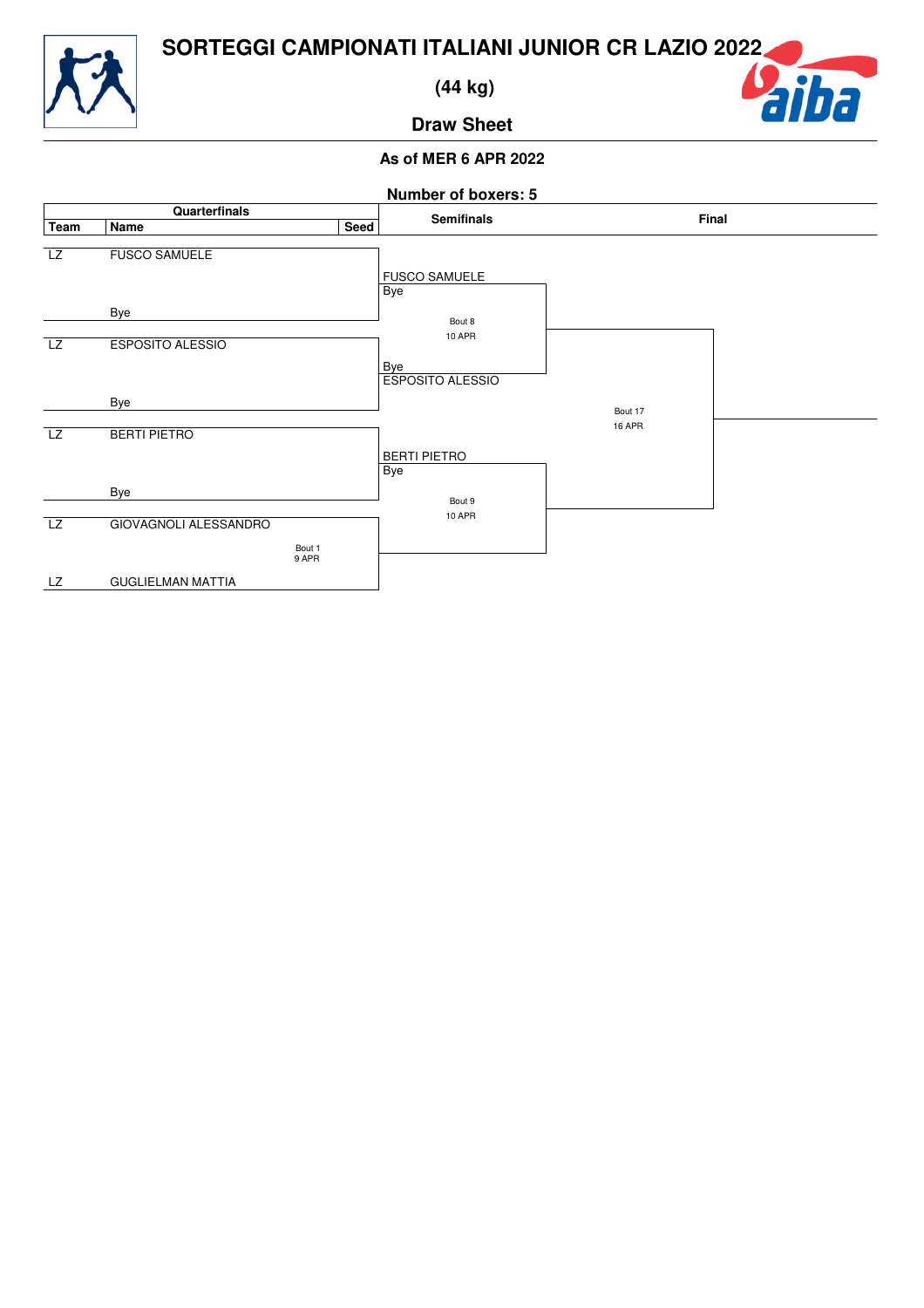

 **(48 kg)**

aiba

**Draw Sheet**

| <b>Number of boxers: 2</b> |                      |               |             |      |  |
|----------------------------|----------------------|---------------|-------------|------|--|
|                            | <b>Finals</b>        |               |             |      |  |
| Team                       | Name                 |               | <b>Seed</b> |      |  |
|                            |                      |               |             |      |  |
| LZ                         | PETRONI ALESSIO      |               |             |      |  |
|                            |                      | Bout 18       |             |      |  |
|                            |                      | <b>16 APR</b> |             |      |  |
|                            |                      |               |             |      |  |
| LZ                         | ALESSANDRONI VALERIO |               |             |      |  |
|                            |                      |               |             | Bout |  |
|                            |                      |               |             |      |  |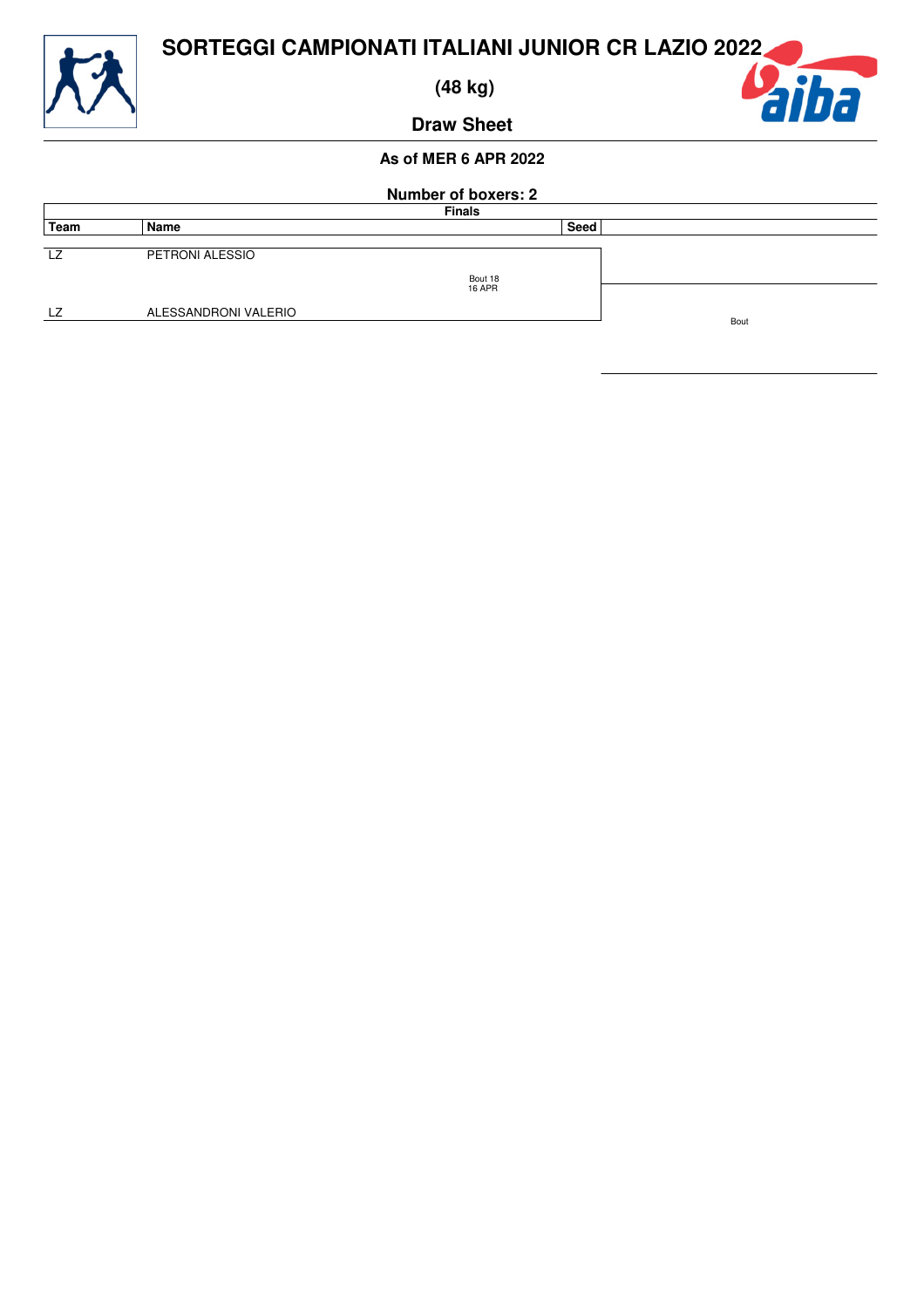

 **(52 kg)**



**Draw Sheet**

| <b>Number of boxers: 2</b> |                 |               |      |  |  |  |
|----------------------------|-----------------|---------------|------|--|--|--|
|                            | <b>Finals</b>   |               |      |  |  |  |
| Team                       | Name            | <b>Seed</b>   |      |  |  |  |
| LZ                         | SPAGONI SANDRO  | Bout 19       |      |  |  |  |
| . 7                        | MASELLI DANIELE | <b>16 APR</b> | Bout |  |  |  |
|                            |                 |               |      |  |  |  |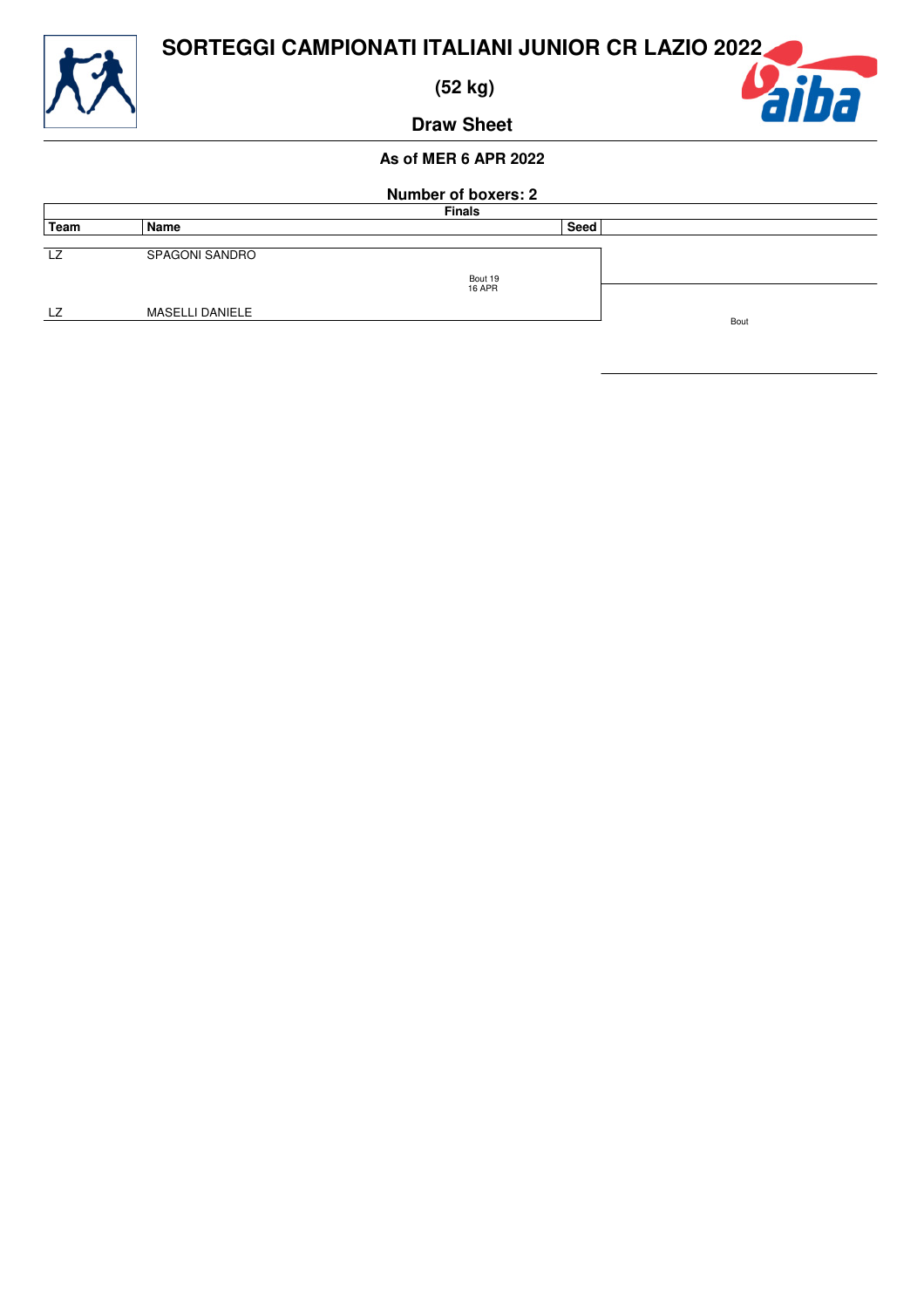

 **(54 kg)**

### **Draw Sheet**

# aiba

| <b>Number of boxers: 4</b> |                         |                         |               |       |  |
|----------------------------|-------------------------|-------------------------|---------------|-------|--|
|                            | <b>Semifinals</b>       |                         |               | Final |  |
| Team                       | Name                    | Seed                    |               |       |  |
| LZ                         | <b>SCOTTO ARMANDO</b>   |                         |               |       |  |
|                            |                         | Bout 2<br><b>10 APR</b> |               |       |  |
| LZ                         | SPANU FRANCESCO         |                         | Bout 20       |       |  |
|                            |                         |                         | <b>16 APR</b> |       |  |
| LZ                         | <b>FARINELLA FULVIO</b> |                         |               |       |  |
|                            |                         | Bout 10                 |               |       |  |
|                            |                         | 9 APR                   |               |       |  |
| LZ                         | <b>CANCANELLI LORIS</b> |                         |               |       |  |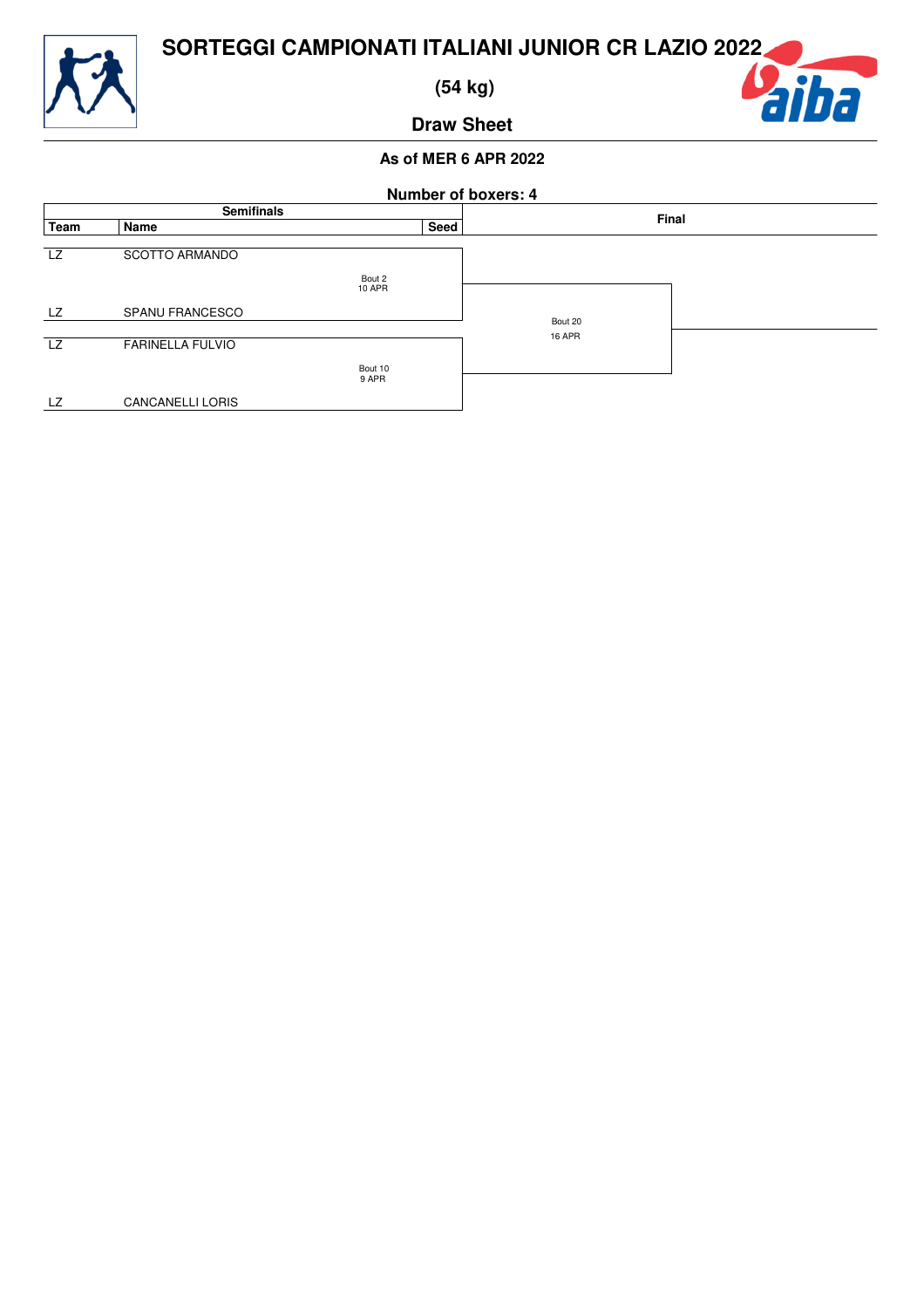

 **(57 kg)**

### **Draw Sheet**

# aiha

| <b>Number of boxers: 3</b> |                           |                 |                              |  |
|----------------------------|---------------------------|-----------------|------------------------------|--|
| <b>Semifinals</b>          |                           |                 | Final                        |  |
| Team                       | Name                      | Seed            |                              |  |
| <b>LZ</b>                  | PERRONE DAVIDE            |                 | <b>PERRONE DAVIDE</b><br>Bye |  |
|                            | Bye                       |                 | Bout 21                      |  |
| <b>LZ</b>                  | <b>AGOZZINO FABIO</b>     | Bout 3<br>9 APR | <b>16 APR</b>                |  |
| LZ                         | <b>FIORENTINI STEFANO</b> |                 |                              |  |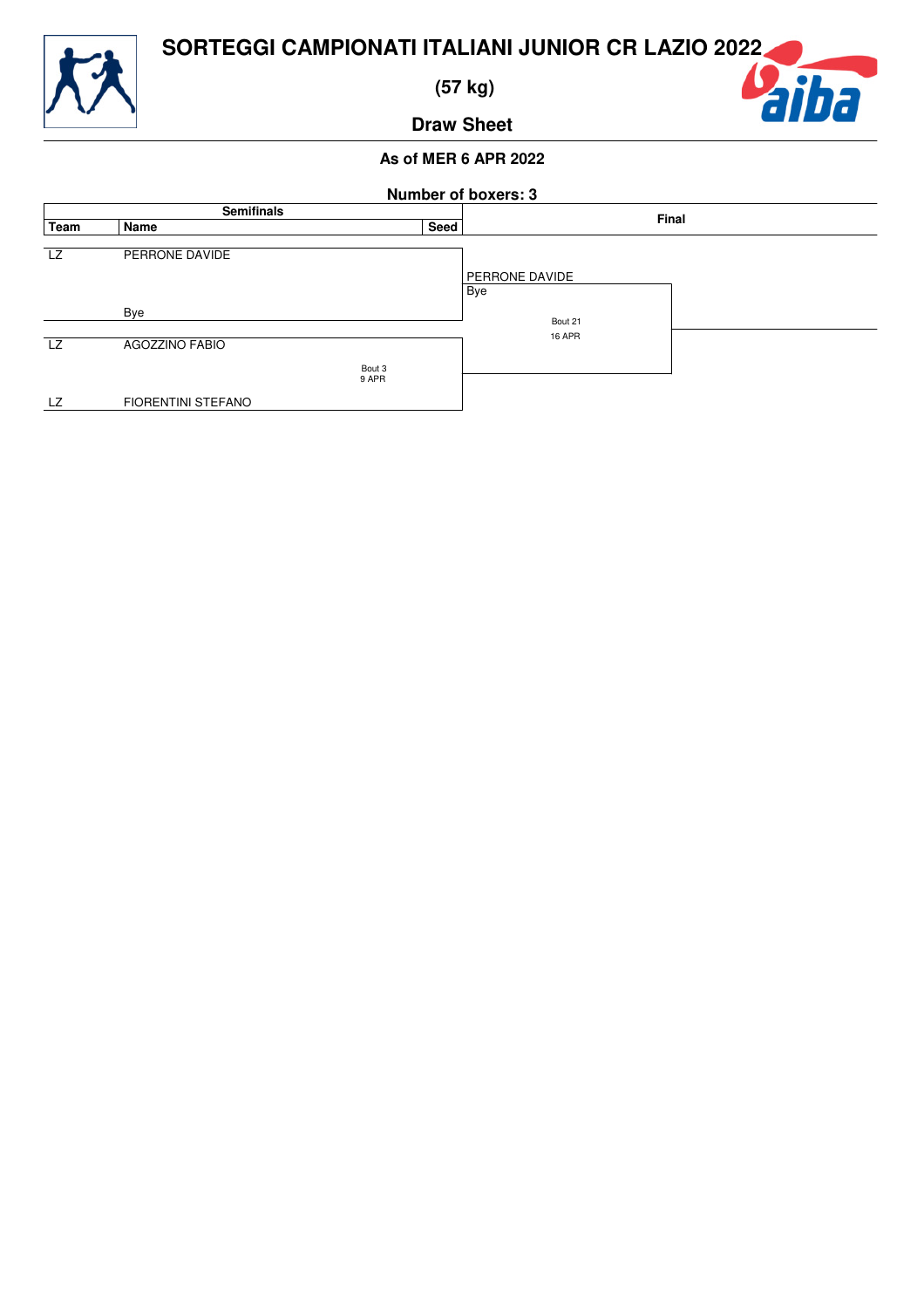

 **(60 kg)**

### aiha

**Draw Sheet**

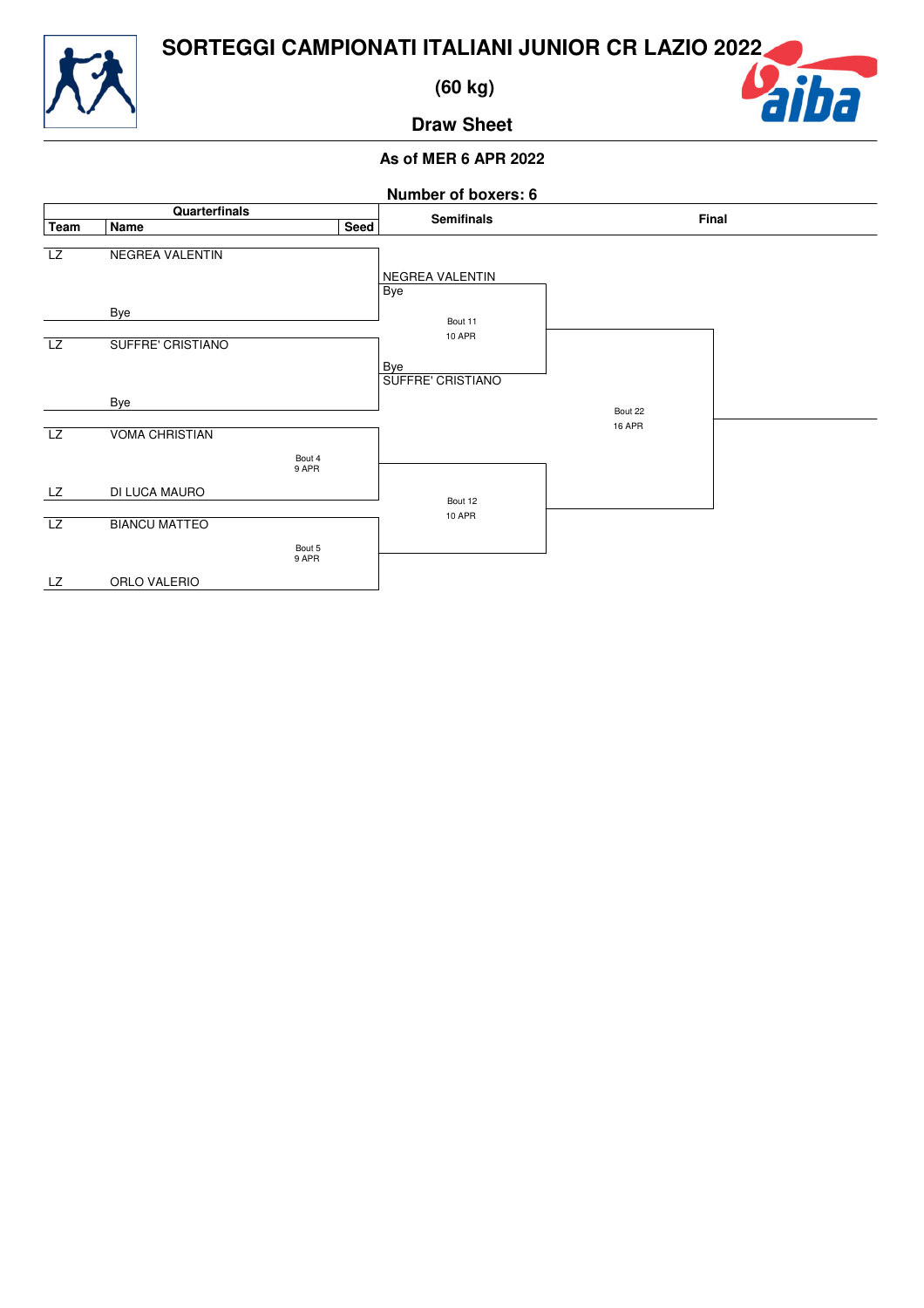

 **(63 kg)**

## aiha

**Draw Sheet**

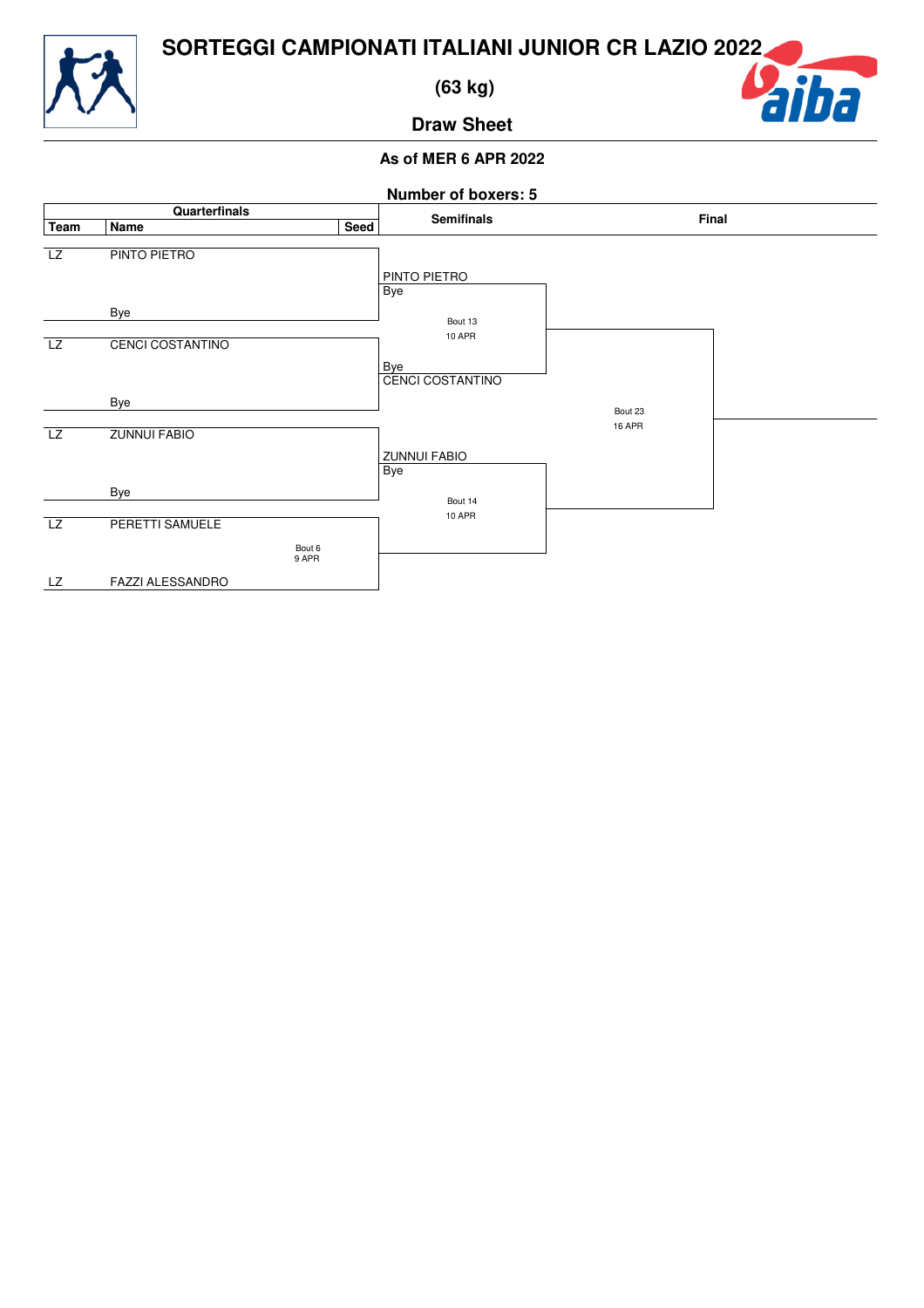

 **(66 kg)**



**Draw Sheet**

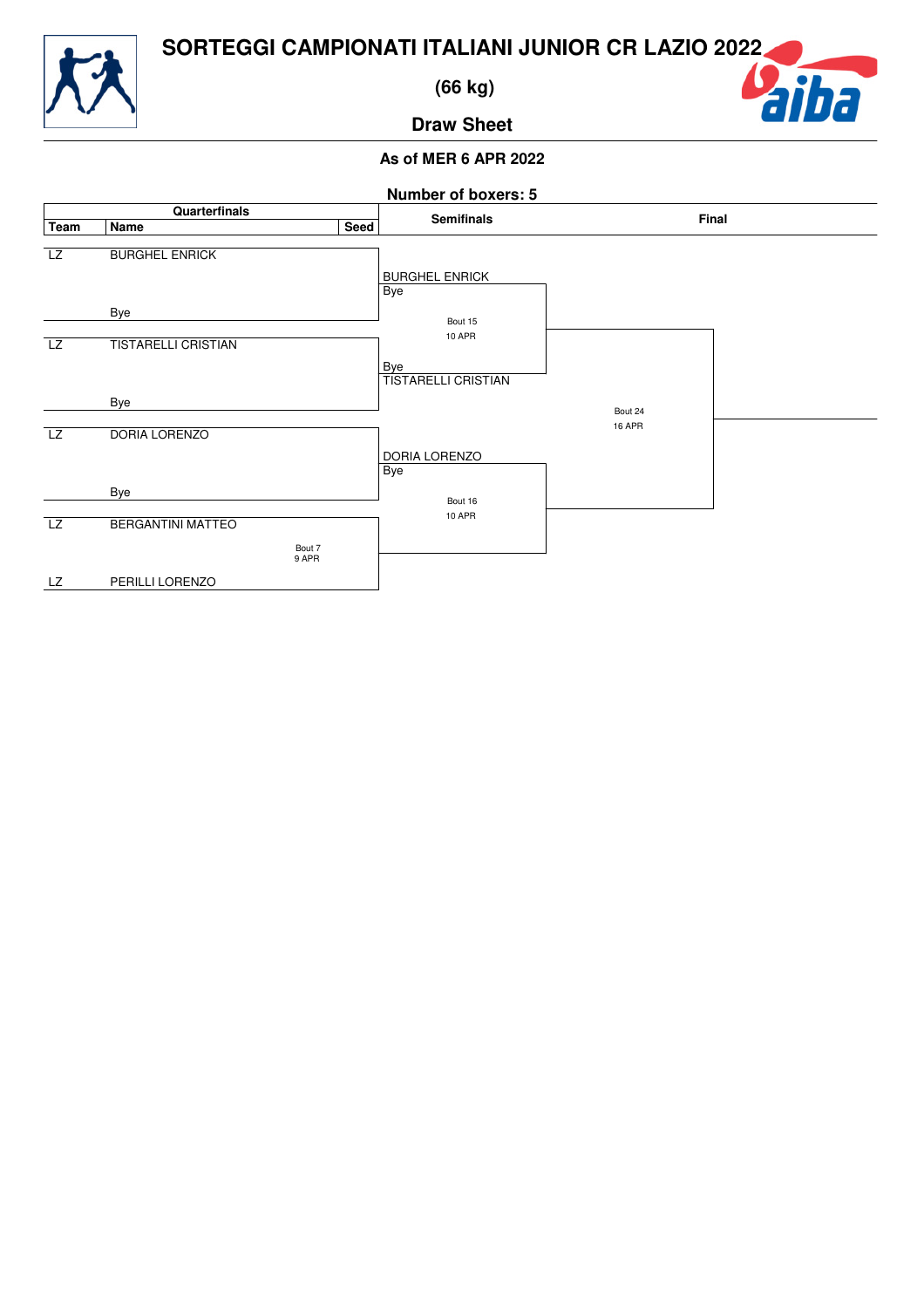

 **(70 kg)**



**Draw Sheet**

| <b>Number of boxers: 2</b> |                         |               |      |      |  |
|----------------------------|-------------------------|---------------|------|------|--|
|                            | <b>Finals</b>           |               |      |      |  |
| Team                       | Name                    |               | Seed |      |  |
| LZ                         | <b>GENTILI FEDERICO</b> | Bout 25       |      |      |  |
| LZ.                        | ALBERGHETTI MARCO       | <b>16 APR</b> |      | Bout |  |
|                            |                         |               |      |      |  |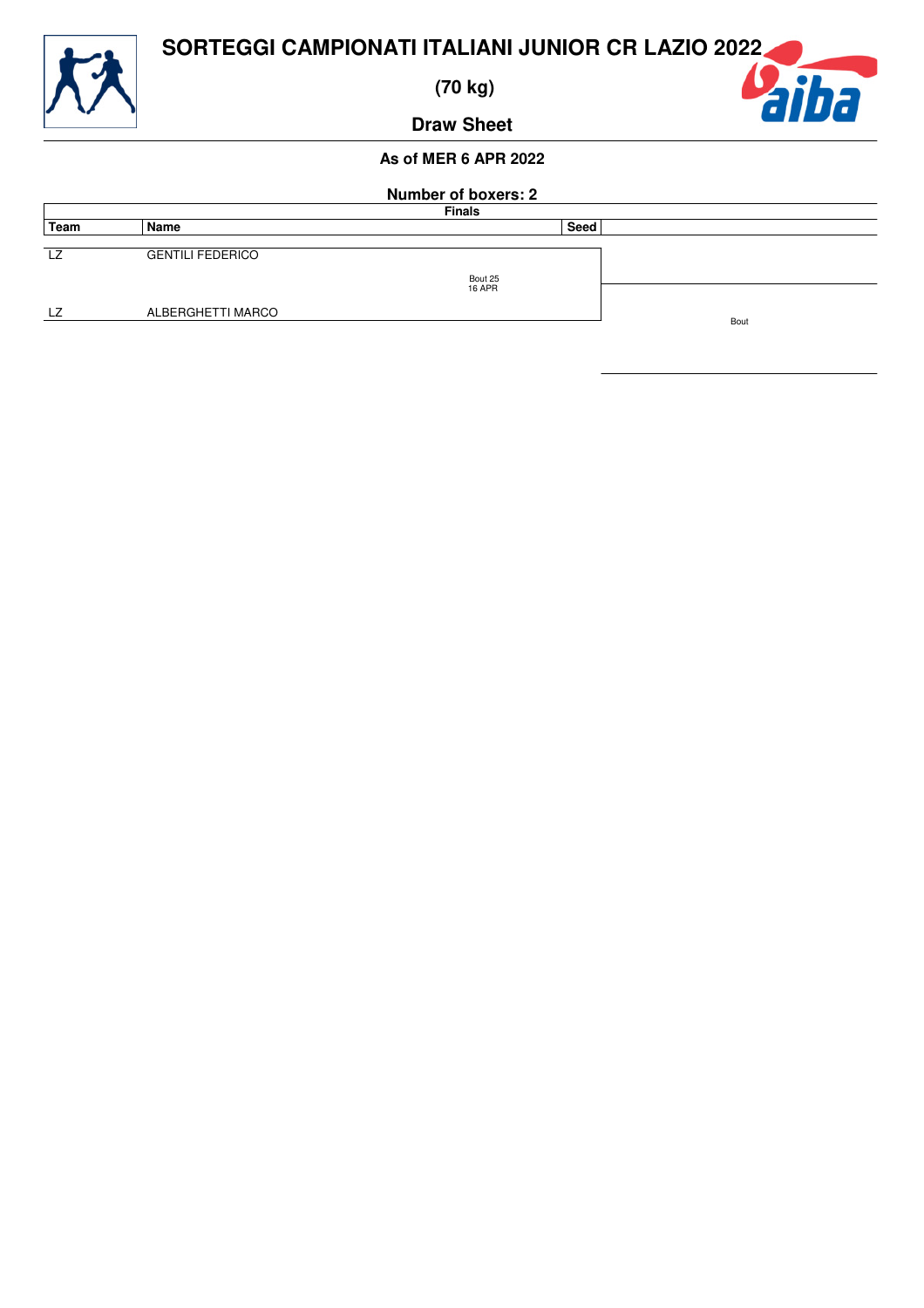

 **(75 kg)**



**Draw Sheet**

| <b>Number of boxers: 2</b> |                           |                          |      |  |  |  |
|----------------------------|---------------------------|--------------------------|------|--|--|--|
|                            | <b>Finals</b>             |                          |      |  |  |  |
| Team                       | Name                      |                          | Seed |  |  |  |
| LZ                         | LENA MATTIA               |                          |      |  |  |  |
|                            |                           | Bout 26<br><b>16 APR</b> |      |  |  |  |
| LZ                         | <b>CEICOVSCHI ANTONIO</b> |                          |      |  |  |  |
| Bout                       |                           |                          |      |  |  |  |